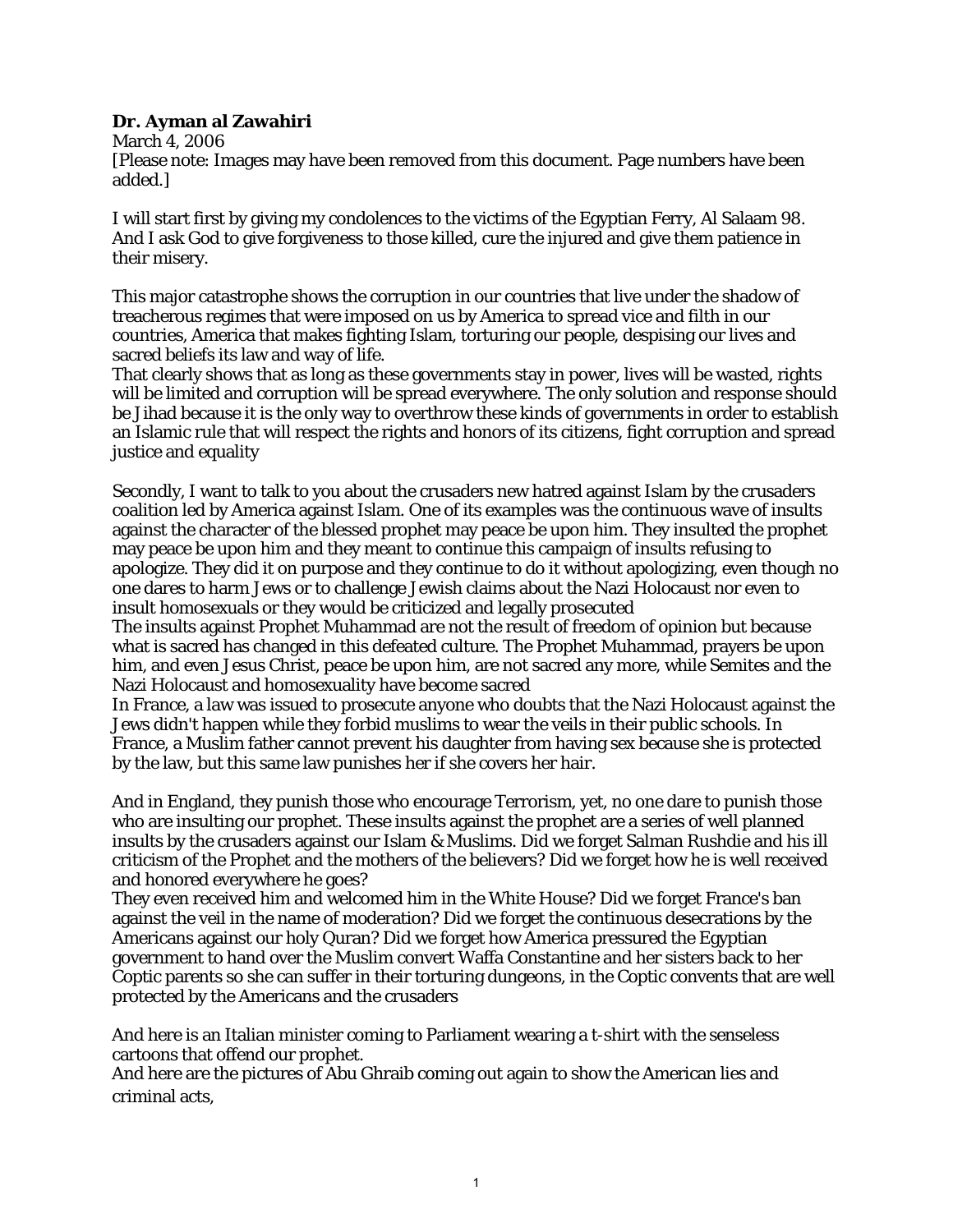that they claim that these are sprawling acts committed by a small number of soldiers, In war, they allow themselves to do everything they want. They invade our land, rob our wealth and then they insult us, insult our religion, our faith and our prophet then they come back to give us lectures about freedom, equality and human rights.

But we cannot fight these insults by demonstrations and burning embassies alone then going back and living our daily lives as we used to before. This will not be worthy enough for the great value of the Prophet peace be upon him. (Reading Quran)

But in order to face these insults, we need to rise as a one nation, to fight the crusaders campaign against Islam in everything that we have. But we have to ask ourselves, are we ready to sacrifice ourselves and everything that we own for the glory of God or do we only care about this materialistic life instead of caring about our own faith.

If we are ready to sacrifice ourselves and all what we have in the name of God, we have to be serious on getting ready to defend and fight against this crusader campaign that is targeting our religion and sacred beliefs, our lands and wealth, we need to carry on the fight on four related fronts:

The first front is to inflict losses on the western crusader , especially to its economic infrastructure with strikes that would make it bleed for years. The strikes on New York, Washington, Madrid and London are the best examples for that. In this front, we have to deprive the western crusader from stealing the Muslims' oil which is being drained as the biggest robbery in history. And we have to boycott countries where satirical cartoons of the prophet Mohammad had been published including Denmark, Norway, France and Germany. And against all countries that participated in this war against Islam and Muslims.

In the second front, we have to get crusaders out of the lands of Islam especially from Iraq, Afghanistan and Palestine. The occupying forces must pay a heavy price for their invasion and they should get out of there as losers from our lands and after their economy totally collapse so we can establish in our lands the Islamic caliphate in god's willing. Every Muslim country everywhere around the world needs to contribute its resources for jihad wherever Jihad is needed against the crusaders and the Jews. Muslims need to rush for Jihad and contribute everything they have of weapons, finances, efforts, men and expertise. No one can imagine that Muslims should direct their funding, expertise and efforts anywhere else before we reach our goals in these fields first.

Our Mujahedeen in Iraq, Palestine and Afghanistan are our first defense line fighting for Islam and all Muslims. If this defense line is crushed, God forbids, the crusaders will be able to take over all our wealths.

The third front is working at changing the corrupt regimes [in our countries], which have sold their honor to the Crusading West and befriended Israel. Scholars and the influential should gather and consult with each other to take on the responsibility of changing these corrupt regimes. There is no hope in those governments as long as they insist on their position.

The fourth front is popularizing the Dawah [inviting non-Muslim to accept the truth of Islam] work. Every person who does that, along with every writer and scholar in the Muslim land should take part in enlightening Muslims about the dangers that face them, guide it to truth about Islam and taking up its Sharia, and warning them from every other agenda that rejects Sharia - even if it was made to look Islamic. They also should encourage Muslims to support the mujahedeen financially and psychologically. They should be good examples in their sacrifices of delivering the truth so that other Muslims can respond positively to those sacrifices.

Prophet Muhammed, peace be upon him, was asked 'What is the best Jihad [struggle]?'

He said, 'Saying what is truth and justice before a corrupt and unjust ruler.'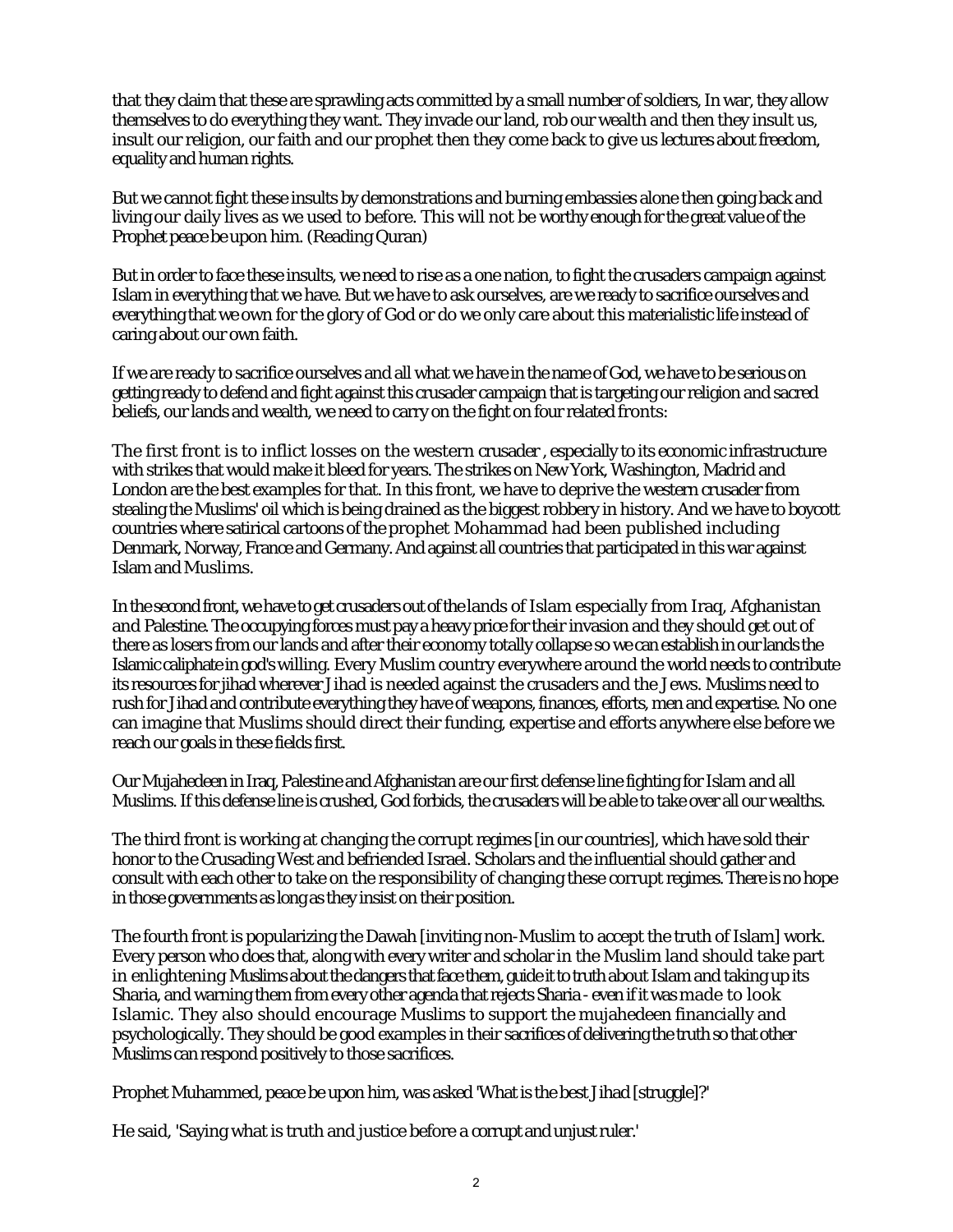They should spread the religion in way that the Prophet described in the degrading realities that we are living until the Dawah [invitation to accept the truth of Islam] becomes a strong current that wipes out corruption among Muslims.

It is in these ways that we can effectively and realistically confront this Spiteful Crusade.

Perhaps these recent successive events have clarified to Muslims what kind of freedom the West wants for them. It is freedom of attacking Islam and Muslims. If these Crusaders take over our lands, as they plan to do so, they would have desecrated all that is sacred. Nothing will prevent these plans from coming true except the martyrdom and sacrifices of the mujahedeen. That's in Palestine, Iraq, Afghanistan and Chechnya. Without these majahedeen, we would have been in even worse situation.

O' Muslims, the West's principles and morals are hypocritical, believing that what is lawful for it is unlawful for anyone else. They think it is fine to bomb us and kill our women and children, but off limits for us to respond. They also think is fine to destroy and storm mosques in Afghanistan and Iraq, but it is not okay for us to know what is going on in torture places in so called Monasteries... Bush said in his last speech that the future of the United States depends on its fight against injustice and terrorism. But the U.S. did not and does not realize its real interests here. The U.S. is spreading injustice at the hands of its friends like Sharon, Musharraf, Mubarak, Abdullah ibn Hussein, and Zain el-abdeen bin Ali.

Bush is not spreading human rights either. Instead, he is spreading secret prisons everywhere, practicing mean torture in Baghram, Abu Ghraib and Guantanamo. He sends Muslims to be tortured in prisons belonging to his friends. Bush lied in his State of the Union speech when he said that the great Egyptian people have voiced their [true] opinions in the last presidential elections. The whole world knows how the Egyptian presidential elections were conducted - through forgery and criminal ways.

Bush, who claims to be a defender of democracy, has threatened Hamas in the same speech with stopping aide in case it does not recognize Israel, give up its struggle and abide by the agreements signed between Israel and the Palestinian Authority. AN in this context, it is important to warn my brothers in Palestine from a few things so they would understand the dimensions of the American conspiracy against them.

The first thing is that reaching power should not be used to submit to those conditions. Reaching power should be used to apply God's law in the land. So if we give up Sharia, how can God's law be applied! Applying God's law is one of the fundamentals of believing in One God [the main and first principal in Islam]. Taking up other laws, is not a part of our religion. It is another religion, and another sharia. [Quranic verse]

The second matter is that we must understand the realities and dimensions of the conflict. The reality of the conflict is that the Israeli occupation of Palestine is in the forefront of the Crusaders' mission against Islam and Muslims. The dimensions of the conflict include the confrontations between the world-wide Muslim community on one side and the Christian West on the other side. So Palestine is the worry for all Muslims. It is impossible to do jihad [struggle] there with a narrow and secular nationalistic way of thinking, which pushes aside Sharia and respects the seculars' influence in Palestine. On the other hand, every Muslim in Palestine is a part of the world-wide Muslim community and is responsible for supporting all of this community's issues.

The seculars in the PA have sold Palestine. Recognizing and legitimizing [their powers] is against the way of Islam. In the eyes of Islam, they are criminals. Palestine does not belong to them, nor is it a property that they can simply abandon. Sharing one legislative council and regarding their position of selling Palestine, which is against Islam, as a legitimate stand while accepting that the final judge between us and them is the number of votes is a clear opposition of Quranic teachings.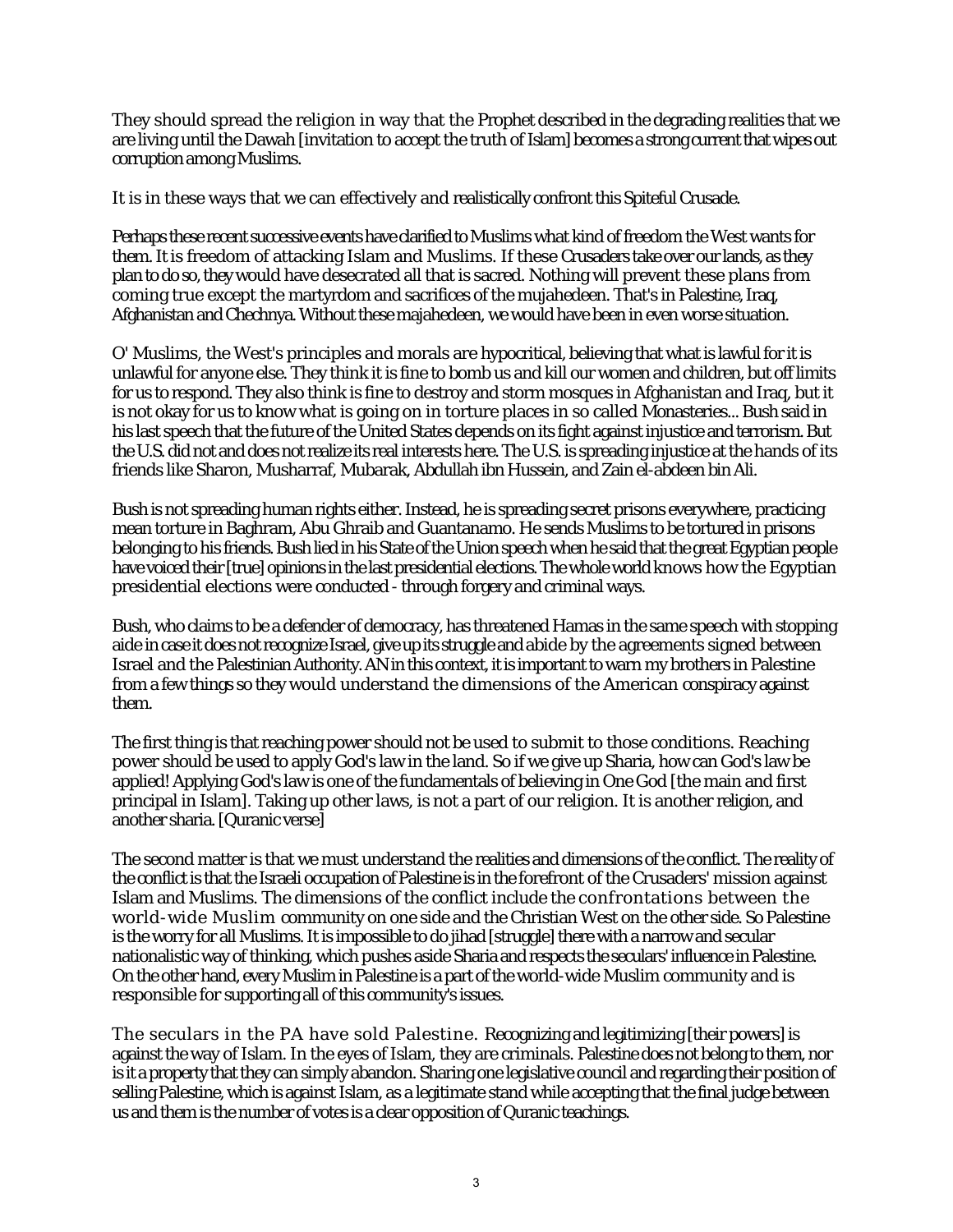If we accept their authority and their system, then we've accepted their signed agreements. This also means if those criminals win majority in any future elections, then we will have to accept their position of selling out Palestine. It is not the right of any Palestinian or non- Palestinian to give up a grain of Palestinian soil.

It is a Muslim land that the disbelievers have occupied. And it is mandatory on every Muslim to attempt to return it to Muslim sphere.

It is very dangerous to accept to join these secular councils on the basis of a secular constitution, and on the basis of the Madrid, Oslo Roadmap agreements other agreements professing surrender. They are all against Sharia.

There are major references and principles for every nation. For example, the Jews do not accept anyone who carries their passports to believe in the destruction of Israel and the U.S. Many other countries force their naturalized citizens to swear to respect their constitution and laws. Muslims have Islam as their reference. Its basis is believing in One God and submission to Him and His right to rule.

The third matter is that if we give the rule of Sharia in hopes of getting back a piece of Palestine, the Crusading West will not be satisfied. And it will continue to launch its war against us. It will not let us rule unless we accept what it is forcing us to do: recognition and surrender to Israel. So why sell our faith for the sake of materialistic rewards. We know very well that Palestine will not be liberated through elections but through struggle and Jihad for the sake of God.

The fourth matter: There have been a few official statements that accept and respect the agreements signed between the PA and Israel. This means that those who released those statements accept the Madrid, Oslo and Roadmap agreements along with others that admit surrender. This is a dangerous deal which should be dropped immediately.

One may wonder, for what gains has the Sharia given up? And for what gains has the surrendering agreements been accepted? Is it for 80 seats in Gaza?

My Muslim brothers in Palestine, Iraq and everywhere:

We must be cautious of the American game called the "Political process." This game is based on 4 deceiving things:

The first one is giving up Sharia as a rule of law.

The second is accepting the current situation and agreeing to surrender, which the enemy has forced it with those conspirators who sell out our honor.

The third is Disarming and leaving jihad behind.

The fourth is keeping the enemy on top while retaining its traditional and non-traditional armament. Its bases are our lands, the occupiers continue to bomb us transgress against us.

The Crusading-Zionist enemy entices some of us to be in power and lures them to accept some freemovement at the expense of agreeing to some of the conditions of the game. Then it pressures them to accept the test of the conditions. Therefore, we must confront the enemy's plot with a plan based on a creed of jihad, while holding on to the Sharia law and rejecting the agreements of surrender. We must continue the jihad and hitting its armament and its economic system.

Perhaps one may ask, what is the harm in achieving political gains, even if it's done in stages or little-bylittle? The answer is that there is a heavy price to be paid for such moves. Is it for 80 seats in Gaza that